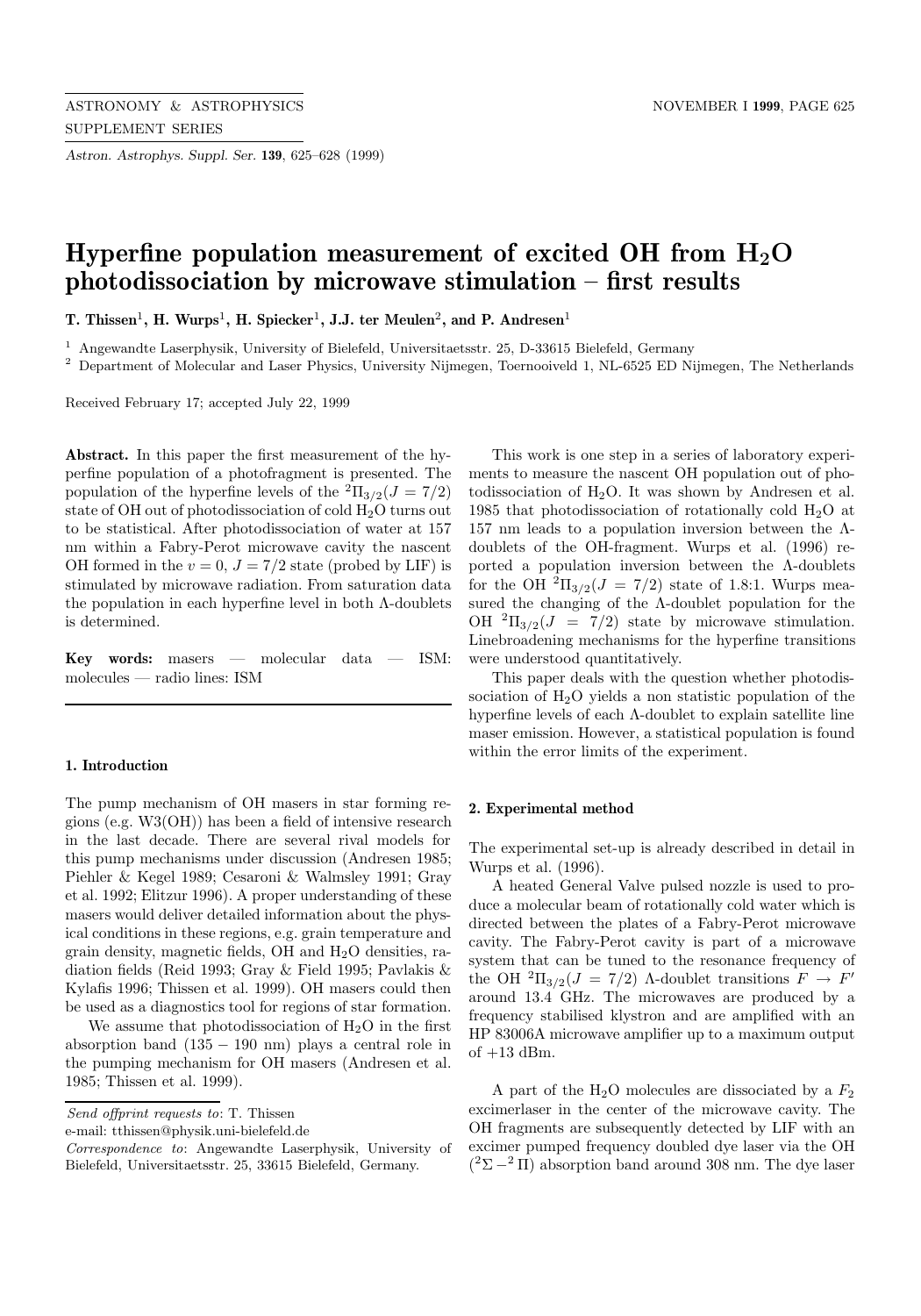

**Fig. 1.** Overview over the experimental set-up. The reaction volume is in the centre of the microwave Fabry-Perot cavity. The H<sub>2</sub>O molecular beam is generated by a pulsed General Valve nozzle. The  $H_2O$  molecules are dissociated by a  $F_2$  excimer laser at 157 nm. The OH fragments are detected by LIF via the  $Q_1(3)$  line



**Fig. 2.** The schematic energy level diagram shows the  ${}^{2}\Pi_{3/2}(J = 7/2)$  state in OH. The arrows indicate the induced microwave transitions and the LIF transitions

is tuned to the  $Q_1(3)$  line detecting the upper  $\Lambda$ -doublet of the  ${}^{2} \Pi_{3/2}(J = 7/2)$  state. The LIF signal is imaged onto an intensified CCD-camera and typically averaged over 100 laser shots.

The relative microwave induced population change between the Λ-doublets results in a change of the LIF signal. The relative population change was measured for the main lines ( $\Delta F = 0$ ) and the satellite lines ( $\Delta F = 1$ ). Figure 2 shows a level diagram of the hyperfine structure for the OH  ${}^{2}$  $\Pi_{3/2}(J = 7/2)$  state with the induced microwave transitions and the LIF detection.



**Fig. 3.** Population change of the  ${}^{2} \Pi_{3/2}(J = 7/2, A')$  state under interaction with microwaves in the vicinity of the  $F = 4 \rightarrow$  $F = 4'$  and the  $F = 4 \rightarrow F = 3'$  transition detected with LIF via  $Q_1(3)$ 



**Fig. 4.** Population change of the  ${}^{2} \Pi_{3/2}(J = 7/2, A')$  state under interaction with microwaves in the vicinity of the  $F = 3 \rightarrow$  $F = 3'$  and the  $F = 3 \rightarrow F = 4'$  transition detected with LIF via  $Q_1(3)$ 

### **3. Results**

The relative population change of the LIF signal was measured as a function of the stimulating microwave frequency. Figure 3 shows the  $F = 4 \rightarrow F' = 4$  line together with the  $F = 4 \rightarrow F' = 3$  line. Figure 4 shows the  $F = 3 \rightarrow F' = 3$  line together with the  $F = 3 \rightarrow F' = 4$ line. The incoupled microwave power was  $+6.5$  dBm which leads to saturation in the main lines and in the satellite lines. The interaction time between the OH molecules and the microwave field is given by the delay between the OH production by the VUV-laser and the detection by the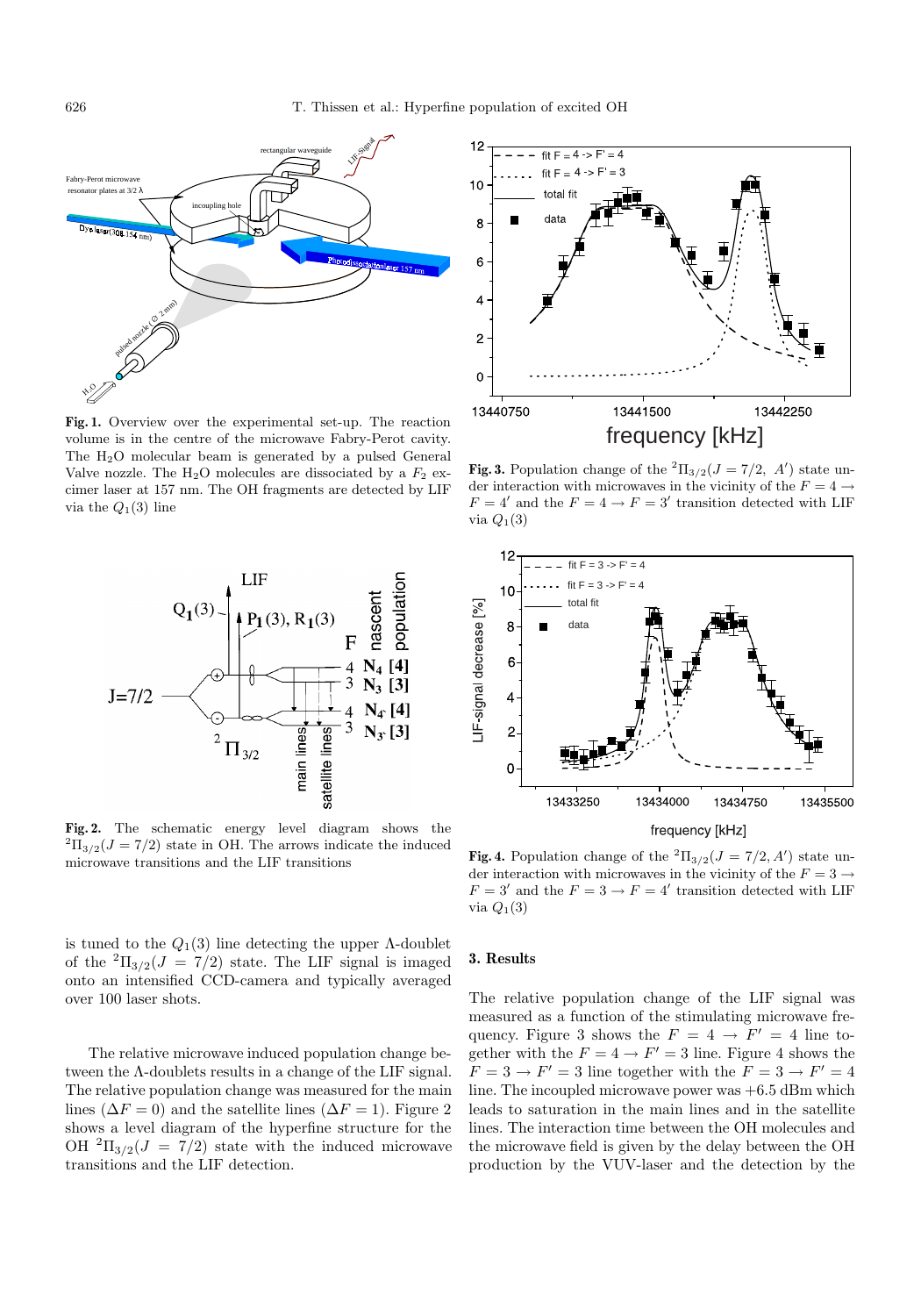

**Fig. 5.** Schematic diagram of the two experimental cases in our experiment. The nascent LIF signal  $S_0$  is proportional to the population of the upper Λ-doublet. In the second case the microwave radiation couples two hyperfine levels (e.g.  $F = 3 \rightarrow F = 4'$  transition). If the microwave transition is saturated in our experiment,thus the population of each magnetic state  $(N_F, N_{F'})$  of the two coupled hyperfine states is equalised. The change in the LIF signal can be measured. The relative LIF signal change is related to the nascent population of the hyperfine levels

LIF excitation which terminates the interaction relevant for the results. The interaction time was 10  $\mu$ s. Because of the higher dipole transition moment the main lines show a stronger saturation broadening than the satellite lines. The fitting includes saturation broadening, Doppler broadening and lifetime broadening (Wurps et al. 1996).

### Population distribution of the hyperfine states

The LIF excitation does not resolve the hyperfine splitting of the Λ-doublet states. Nevertheless it is possible to calculate the population be the relative population change between th Λ-doublets. Thus the observable which is dealt with is the relative population change of the upper  $\Lambda$ doublet in case of an interaction of the ensemble of OH fragments with microwave radiation of the  $F \to F'$  transition  $(P_{FF'} )$ . The measured  $P_{FF'}$  are shown in Table 1. The  $P_{FF'}$  are given by

$$
P_{FF'} = \frac{S_0 - S_{FF'}}{S_0} \tag{1}
$$

with  $S_0 = \text{LIF}$  intensity of the  $Q_1(3)$  line without microwave stimulation and  $S_{FF'}$  = LIF intensity of the  $Q_1(3)$  after microwave stimulation. The LIF transistion is saturated. Thus the LIF intensity is proportional to the population of the  $\Lambda$ -doublets. Figure 5 shows the two experimental cases for the  $F = 3 \rightarrow F = 4'$  transition. In the first case the LIF signal  $S_0$  is proportional to the nascent population of the upper Λ-doublet

$$
S_0 = c \cdot (N_4[4] + N_3[3]) \tag{2}
$$

with  $N_F$  being the population of each magnetic state of the hyperfine levels,  $[x]=2x+1$  the multiplicity of each

**Table 1.** Fitting parameters for Fig. 3 and Fig. 4. The resonance frequency, the FWHM and the  $P_{FF'}$  are taken from the figures. The dipole moment is taken from Destombes et al. (1977). The main lines with  $\Delta F = 0$  show a stronger saturation broadening than the satellite lines with  $\Delta F=1$ 

|                   | Transition Resonance | Dipole          | <b>FWHM</b> | $P_{FF}$       |
|-------------------|----------------------|-----------------|-------------|----------------|
| $F \to F'$        | frequency            | moment          | [kHz]       | $[\%]$         |
|                   | [GHz]                | $10^{-30}$ [cm] |             |                |
| $4 \rightarrow 4$ | 13.441417            | 1.91            | 770         | $8.8 \pm 0.52$ |
| $4 \rightarrow 3$ | 13.442076            | 0.3661          | 206         | $8.7 \pm 0.36$ |
| $3 \rightarrow 3$ | 13.434637            | 1.91            | 766         | $8.2 \pm 0.34$ |
| $3 \rightarrow 4$ | 13.434001            | 0.3229          | 188         | $7.4 \pm 0.55$ |

hyperfine level and  $c$  a constant factor. In the case of saturated microwave stimulation the population of the magnetic states of the two coupled hyperfine levels are equalised. In our example the  $N_3$  is equal  $N_{4'}$ . The population of the upper  $F = 3$  hyperfine level after stimulation  $(N_3^{\text{stim}})$  is then given by

$$
N_3^{\text{stim}} = \frac{N_3[3] + N_{4'}[4']}{[3] + [4']}.
$$
\n(3)

The LIF signal  $S_{34'}$  is

$$
S_{34'} = c \times \left( N_4[4] + N_3^{\text{stim}}[3] \right) \tag{4}
$$

$$
= c \times \left( N_4[4] + \frac{N_3[3] + N_{4'}[4']}{[3] + [4']} [3] \right).
$$
 (5)

This leads to four linear equations one for each microwave transition:

$$
S_{4F'} = c \times \left( \frac{N_4[4] + N_{F'}[F']}{[4] + [F']} [4] + N_3[3] \right) \tag{6}
$$

$$
S_{3F'} = c \times \left(\frac{N_3[3] + N_{F'}[F']}{[3] + [F']}[3] + N_4[4]\right) \tag{7}
$$

with  $F' = 4$  or  $F' = 3$ . Equations (2), (6), (7) put in Eq. (1) gives a system of four linear equations which connects the observable  $P_{FF'}$  to the population of the hyperfine levels:

$$
P_{FF'} = \frac{[F][F']}{[F] + [F']} \frac{(N_F - N_{F'})}{N_4[4] + N_3[3]}.
$$
\n(8)

The solution of the equation system for the values of  $P_{FF'}$  in Table 1 is shown in Table 2. The measured distribution of the hyperfine levels corresponds to a statistical distribution of  $[F]/([4]+[3])$  per hyperfine level for each Λ-doublet.

#### **4. Conclusion**

The population distribution of the hyperfine levels in the OH  ${}^{2}$  $\Pi_{3/2}(J = 7/2)$  state is determined. The measured distribution corresponds well to a statistical form. With this result, the nascent population of the hyperfine levels